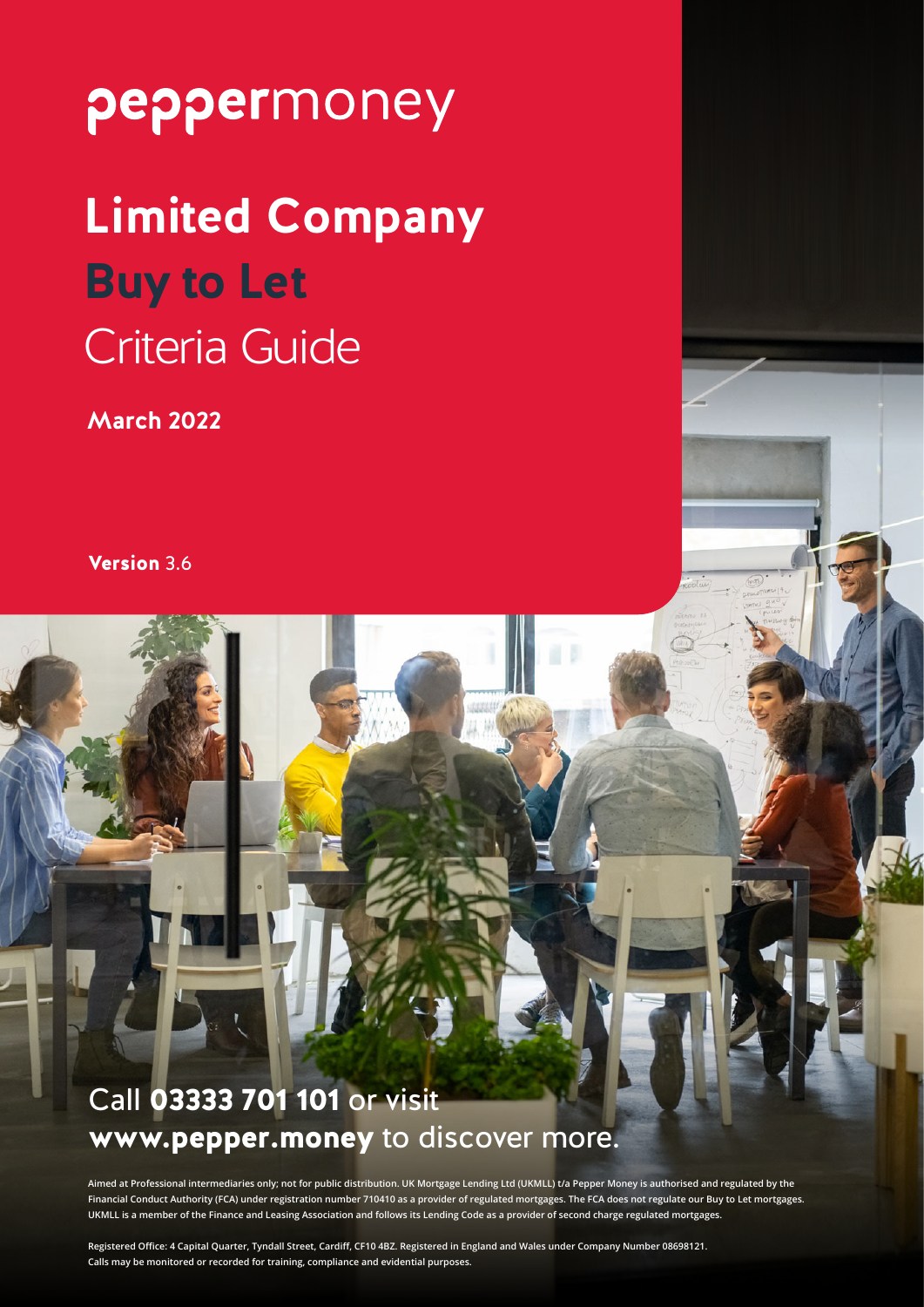## Ltd Company Buy to Let Criteria Guide

**For support, please call 03333 701 101** March 2022

peppermoney

#### Applicant Criteria

| <b>Applicant Details</b>    |                                                                                                                                                           |
|-----------------------------|-----------------------------------------------------------------------------------------------------------------------------------------------------------|
| Minimum age                 | 21                                                                                                                                                        |
| Maximum age                 | 85 at end of term. For joint applications the age of the oldest applicant is used. The term<br>cannot extend beyond the applicants stated retirement age. |
| <b>Maximum applicants</b>   | $\overline{4}$                                                                                                                                            |
| <b>Guarantors</b>           | Not accepted                                                                                                                                              |
| <b>First time landlords</b> | Accepted                                                                                                                                                  |

| Maximum Allowable Adverse    |                                                                                                                                                                                                                                                                                                                                                                                                                                           |
|------------------------------|-------------------------------------------------------------------------------------------------------------------------------------------------------------------------------------------------------------------------------------------------------------------------------------------------------------------------------------------------------------------------------------------------------------------------------------------|
| <b>CCJs/Defaults</b>         | None in last 12 months<br>On Pepper 24, 18 and 12 products we will ignore 2 individual defaults (per application) up<br>to and including £200.00 each where these defaults relate to utilities, communications or<br>mail order providers. On Pepper 36 products we will ignore 1 individual default<br>(per application) up to and including £200.00 where this default relates to utilities,<br>communications or mail order providers. |
| Mortgage arrears             | Arrears status of 0 in last 6 months<br>No missed payments in the last 12 months                                                                                                                                                                                                                                                                                                                                                          |
| <b>Unsecured arrears</b>     | <b>Fixed Term - None in the last 6 months</b><br><b>Revolving credit</b> - Missed payments considered                                                                                                                                                                                                                                                                                                                                     |
| <b>IVA/Bankruptcy</b>        | Accepted where applicants have been discharged 6 or more years ago.                                                                                                                                                                                                                                                                                                                                                                       |
| <b>Debt management plans</b> | Accepted if satisfied over 12 months ago.                                                                                                                                                                                                                                                                                                                                                                                                 |
| Pay day loans                | Accepted where the account closed more than 12 months ago.                                                                                                                                                                                                                                                                                                                                                                                |
| <b>Repossessions</b>         | Accepted where repossession occurred more than 6 years ago.                                                                                                                                                                                                                                                                                                                                                                               |

Please refer to the product guide for further details on each product level.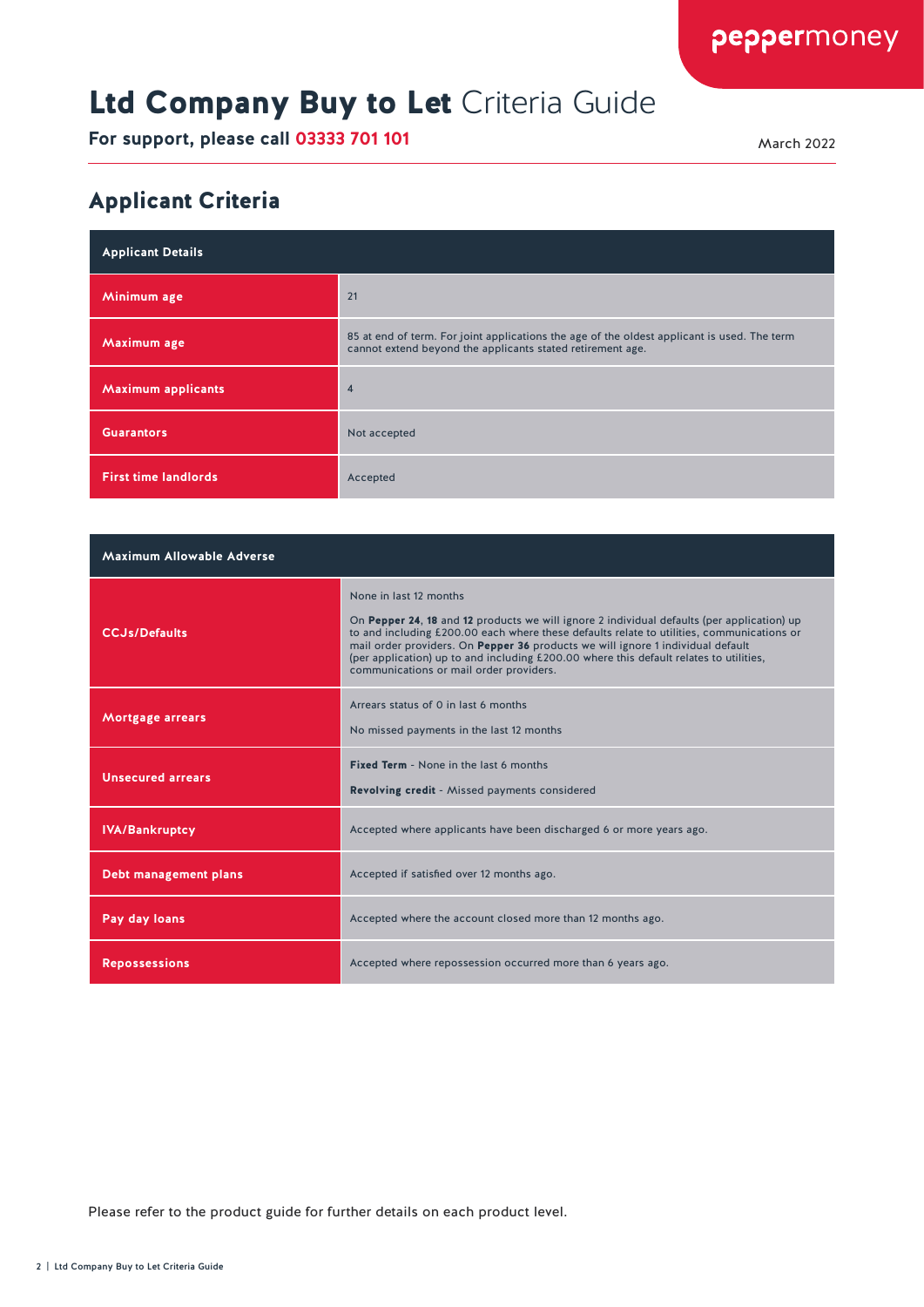## Ltd Company Buy to Let Criteria Guide

| <b>Nationality &amp; Residency</b> |                                                                                                                                                                                                                                                                                                                                                                                                                                                                                                                                                                         |
|------------------------------------|-------------------------------------------------------------------------------------------------------------------------------------------------------------------------------------------------------------------------------------------------------------------------------------------------------------------------------------------------------------------------------------------------------------------------------------------------------------------------------------------------------------------------------------------------------------------------|
| <b>Residential status</b>          | 3 years UK residential address history required for all applicants.                                                                                                                                                                                                                                                                                                                                                                                                                                                                                                     |
| <b>Visa Requirements</b>           | Accepted subject to:<br>• 3 years UK residency<br>One Applicant MUST have indefinite leave to remain. Additional applicants must have Indefinite<br>leave to remain OR Right to Reside with acceptable visa type:<br>• EU Settlement Scheme (EUSS) - Pre-Settled Status<br>• EU Settlement Scheme (EUSS) - Settled Status<br>• Leave to Remain<br>• Family Visa<br>• Skilled worker visa<br>• UK Ancestry Visa<br>• Health and Care Worker visa<br>• British National (Overseas) visa<br>• Intra company transfer visa<br>Visa's must have a minimum 12 months validity |
| <b>Non EU Nationals</b>            | Accepted subject to:<br>• 3 years UK residency<br>• 3 years continuous UK employment history<br>· Indefinite rights to remain                                                                                                                                                                                                                                                                                                                                                                                                                                           |
| <b>Diplomatic immunity</b>         | Not accepted                                                                                                                                                                                                                                                                                                                                                                                                                                                                                                                                                            |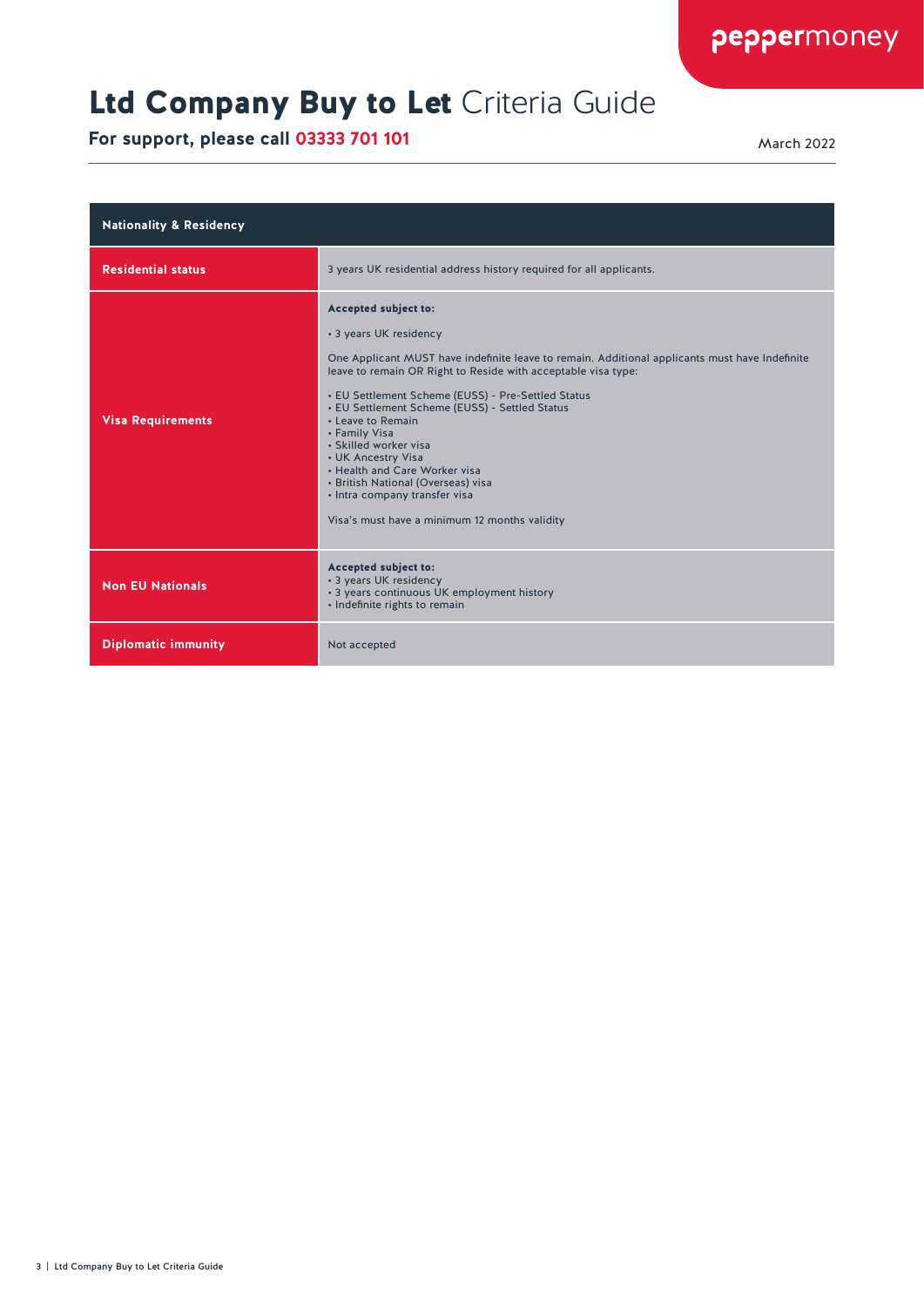## Ltd Company Buy to Let Criteria Guide

**For support, please call 03333 701 101** March 2022

peppermoney

#### Income Criteria

| Income                                       |                                                                                                                                                                                                                                                                                                                                                                                                                                                                                                                                                                                                                                                                                                                                                                                                                                                                                       |                              |
|----------------------------------------------|---------------------------------------------------------------------------------------------------------------------------------------------------------------------------------------------------------------------------------------------------------------------------------------------------------------------------------------------------------------------------------------------------------------------------------------------------------------------------------------------------------------------------------------------------------------------------------------------------------------------------------------------------------------------------------------------------------------------------------------------------------------------------------------------------------------------------------------------------------------------------------------|------------------------------|
| Minimum earned income                        | £15,000 or £25,000 for a First Time Landlord per application                                                                                                                                                                                                                                                                                                                                                                                                                                                                                                                                                                                                                                                                                                                                                                                                                          |                              |
| <b>Foreign currency</b>                      | Not accepted                                                                                                                                                                                                                                                                                                                                                                                                                                                                                                                                                                                                                                                                                                                                                                                                                                                                          |                              |
| <b>Rental income</b>                         | Acceptable where the income is the primary income source (only where 11 or more<br>properties are owned)                                                                                                                                                                                                                                                                                                                                                                                                                                                                                                                                                                                                                                                                                                                                                                              |                              |
|                                              |                                                                                                                                                                                                                                                                                                                                                                                                                                                                                                                                                                                                                                                                                                                                                                                                                                                                                       |                              |
| <b>Employed, Self-Employed &amp; Retired</b> |                                                                                                                                                                                                                                                                                                                                                                                                                                                                                                                                                                                                                                                                                                                                                                                                                                                                                       |                              |
|                                              | • Minimum of 3 months in current job with 6 months continuous employment<br>• Day rate contractors accepted subject to being in a contract and able to demonstrate a<br>minimum 12 months history. Calculate the income as the lower of 12 month average day<br>rate amount or current contract day rate x 5 (days per week) x 46 (working weeks)<br>• Contract employees considered provided 12 months employment with the same<br>employer together with confirmation the contract will be renewed<br>• 3 months payslips (or 6 weeks where paid weekly)<br>• Applicants in a probationary period not accepted<br>• Zero hour contracts acceptable if a permanent position with 2 years+ at same employer<br>and stable income levels<br>· Income from seasonal/temporary work not accepted<br>. Directors with a shareholding of 25% or more will be underwritten as self-employed |                              |
| <b>Employed</b>                              | <b>Income Type</b>                                                                                                                                                                                                                                                                                                                                                                                                                                                                                                                                                                                                                                                                                                                                                                                                                                                                    | <b>Proportion Considered</b> |
|                                              | <b>Basic salary</b>                                                                                                                                                                                                                                                                                                                                                                                                                                                                                                                                                                                                                                                                                                                                                                                                                                                                   | 100%                         |
|                                              | <b>Car allowance</b>                                                                                                                                                                                                                                                                                                                                                                                                                                                                                                                                                                                                                                                                                                                                                                                                                                                                  | 100%                         |
|                                              | <b>Bonus</b>                                                                                                                                                                                                                                                                                                                                                                                                                                                                                                                                                                                                                                                                                                                                                                                                                                                                          | 50%                          |
|                                              | Overtime                                                                                                                                                                                                                                                                                                                                                                                                                                                                                                                                                                                                                                                                                                                                                                                                                                                                              | 50%                          |
|                                              | <b>Commission</b>                                                                                                                                                                                                                                                                                                                                                                                                                                                                                                                                                                                                                                                                                                                                                                                                                                                                     | 100%                         |
| <b>Self-Employed: Company Director</b>       | • Minimum of 1 year's accounts<br>• 3 months' business account bank statements<br>• SA302s will only be accepted in addition to the full business accounts. SA302s are<br>not acceptable proof of income on their own but will be requested where the accounts<br>have been prepared by an accountant who does not appear on our list of accepted<br>qualifications. We may also request them to confirm dividends which do not appear in<br>the business accounts.<br>Additional remuneration considered where applicants own 100% of the company:<br>• Directors car allowance<br>• Directors pension contributions<br>• Use of home as an office<br>• Private health insurance<br>Where additional remuneration is to be added back, finalised accounts will be required.                                                                                                          |                              |
| Self-Employed: Sole Trader/Partnership       | • Minimum of 1 year's accounts<br>• 3 months' business account bank statements<br>• SA302s may be requested to support company accounts                                                                                                                                                                                                                                                                                                                                                                                                                                                                                                                                                                                                                                                                                                                                               |                              |
| Retired                                      | Private pension accepted                                                                                                                                                                                                                                                                                                                                                                                                                                                                                                                                                                                                                                                                                                                                                                                                                                                              |                              |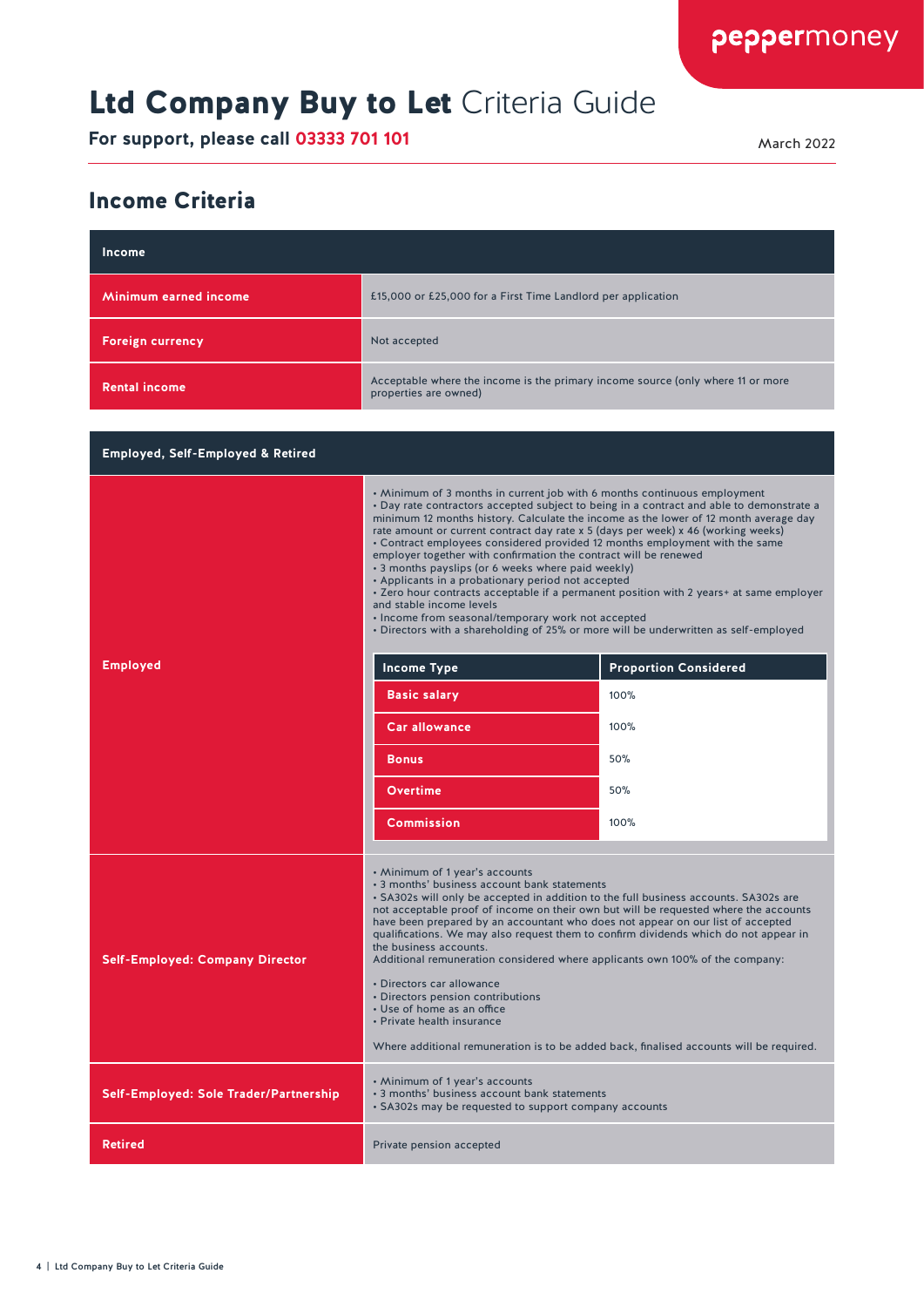#### Ltd Company Buy to Let Criteria Guide

| Other income sources        |                                                                                                                                                                |
|-----------------------------|----------------------------------------------------------------------------------------------------------------------------------------------------------------|
| <b>Pension income</b>       | State retirement pension (SRP) - latest annual statement of pension.<br>Private pension - latest payslip from pension provider or letter from pension provider |
| Secondary/additional income | Employment/self-employment income from a maximum of 2 sources per applicant<br>considered. Benefits and maintenance may be included as additional income       |

| <b>Loan Criteria</b>            |                                                                                                                                                                                                                                                 |
|---------------------------------|-------------------------------------------------------------------------------------------------------------------------------------------------------------------------------------------------------------------------------------------------|
| <b>Maximum LTV</b>              | 80%                                                                                                                                                                                                                                             |
| <b>Maximum term</b>             | 35 years                                                                                                                                                                                                                                        |
| Minimum term                    | 5 years and 1 month                                                                                                                                                                                                                             |
| Minimum Ioan                    | £25,001                                                                                                                                                                                                                                         |
| <b>Maximum loan</b>             | The maximum loan size is £2 million within the following LTV limits:<br>• Up to £750,000 available to 80% LTV<br>• Up to £1 million available to 75% LTV<br>• Up to £1.5million available to 70% LTV<br>• Up to £2 million available to 65% LTV |
| Number of mortgages with Pepper | • Aggregated exposure of £4m with Pepper Money, including any joint loans the<br>applicants are party to<br>• Can be a mixture of Buy to Let and Residential loans                                                                              |
| <b>Remortgage applications</b>  | Accepted where applicant has been the registered owner for the last 6 months at<br>application                                                                                                                                                  |
| <b>Repayment</b>                | • Capital & interest<br>. Interest only to 80% LTV, supported by an acceptable repayment strategy and maximum<br>age of 85                                                                                                                      |
| <b>Portable</b>                 | Products are not portable                                                                                                                                                                                                                       |
| <b>Offer validity</b>           | 90 days                                                                                                                                                                                                                                         |
| Let to buy                      | Not accepted                                                                                                                                                                                                                                    |
| <b>Right to buy</b>             | Not accepted                                                                                                                                                                                                                                    |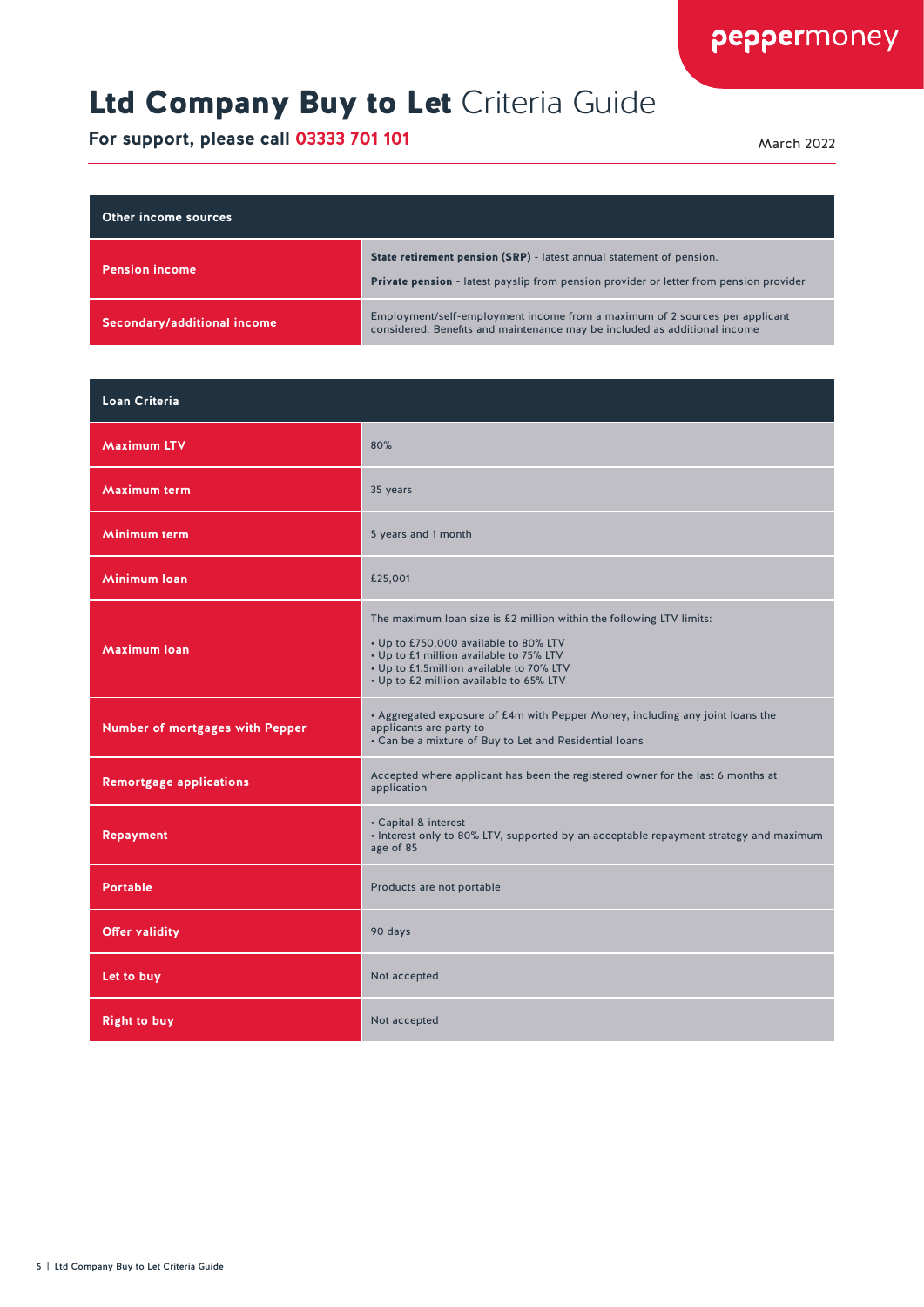### Ltd Company Buy to Let Criteria Guide

**For support, please call 03333 701 101** March 2022

| <b>Deposit Criteria</b>                                       |                                                                                                                                                                                                                                                                                                                                                                                          |
|---------------------------------------------------------------|------------------------------------------------------------------------------------------------------------------------------------------------------------------------------------------------------------------------------------------------------------------------------------------------------------------------------------------------------------------------------------------|
| <b>Evidence of deposit</b>                                    | Required on all purchase applications                                                                                                                                                                                                                                                                                                                                                    |
| <b>Applicants savings</b>                                     | Accepted                                                                                                                                                                                                                                                                                                                                                                                 |
| <b>Capital raising remortgage</b>                             | Accepted                                                                                                                                                                                                                                                                                                                                                                                 |
| Inheritance                                                   | Accepted                                                                                                                                                                                                                                                                                                                                                                                 |
| <b>Gifted deposit</b>                                         | Accepted from a close relative                                                                                                                                                                                                                                                                                                                                                           |
| <b>Acceptable Deposits</b><br>(Ltd Company specific-SPV only) | 1. Retained profits<br>2. Sale of another SPV property<br>3. Remortgage of another SPV property<br>4. Existing equity: this would apply to a property that is currently held by an individual<br>and the asset is to be transferred to a new SPV structure.<br>5. Funds from another SPV, where the companies have common ownership or are part of<br>a Group, held in common ownership. |
| <b>Unacceptable sources</b>                                   | • Builders deposit<br>• Unsecured borrowing                                                                                                                                                                                                                                                                                                                                              |

#### Property Criteria

| <b>General Criteria</b>     |                                                                                                                                                                                          |
|-----------------------------|------------------------------------------------------------------------------------------------------------------------------------------------------------------------------------------|
| New build definition        | A property is to be considered new if it is a first sale by the builder.<br>However, properties which have not sold on physical completion will be considered on<br>an individual basis. |
| Minimum property value      | £70,000                                                                                                                                                                                  |
| <b>Locations considered</b> | England, Wales & Isle of Wight                                                                                                                                                           |
| <b>Retentions</b>           | Not offered                                                                                                                                                                              |
| <b>Acceptable property</b>  | • Houses: Private and ex Local Authority or social housing<br>• Flats & Maisonettes: Private only                                                                                        |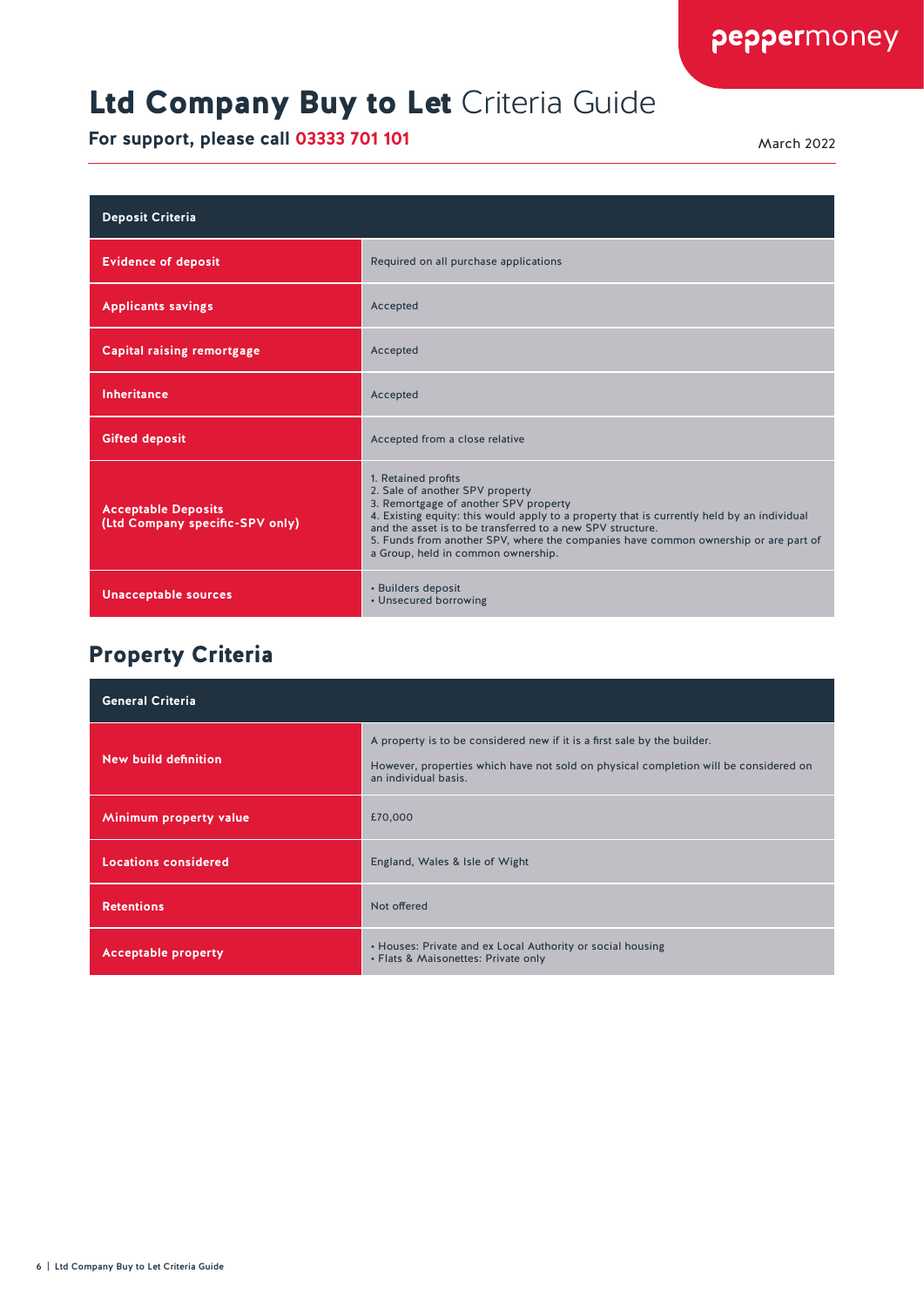## Ltd Company Buy to Let Criteria Guide

| <b>Alternative Construction</b>              |                                                                                                                                                                                                                                                              |
|----------------------------------------------|--------------------------------------------------------------------------------------------------------------------------------------------------------------------------------------------------------------------------------------------------------------|
| <b>Timber framed construction</b>            | Modern timber framed properties clad with masonry are considered as acceptable.<br>Timber framed properties which are not deemed to be of a modern type clad with masonry will be<br>reviewed on an individual basis and will be considered on their merits. |
| <b>Flying freeholds</b>                      | Flying freeholds will only be considered up to 20% of the total floor area.                                                                                                                                                                                  |
| Coal mining and other forms of<br>extraction | Any properties with a coal mining or metalliferous mining entry/feature within 20m of any building<br>will not be considered.                                                                                                                                |
| <b>Electromagnetic fields</b>                | Any properties within 100m of above ground high voltage electrical supply apparatus will not be<br>considered.                                                                                                                                               |
| <b>Contaminated land</b>                     | Where there is potential for contaminated land, a pass certificate must be available from an<br>appropriate body.                                                                                                                                            |
| Japanese knotweed                            | Where a property has Japanese knotweed (or any other invasive weed) located within or<br>immediately adjacent to the site defined as category 4, 3 or 2 in RICS paper IP 27/2012 will not be<br>considered.                                                  |
| <b>Solar panels</b>                          | Properties where solar panels have been installed and are subject to a lease agreement may be<br>considered. An amendment to the lease may be required                                                                                                       |

| <b>Tenure</b>     |                                                                                     |
|-------------------|-------------------------------------------------------------------------------------|
| Freehold          | Houses only accepted.                                                               |
| Leasehold         | The lease must have a minimum unexpired term of 85 years at the time of completion. |
| <b>Commonhold</b> | Not considered.                                                                     |

| <b>Property Reports</b>   |                                                                                                                                                                                                                                                                                                                                                                                                                                                                                                                                                                                                                                                                                                                       |
|---------------------------|-----------------------------------------------------------------------------------------------------------------------------------------------------------------------------------------------------------------------------------------------------------------------------------------------------------------------------------------------------------------------------------------------------------------------------------------------------------------------------------------------------------------------------------------------------------------------------------------------------------------------------------------------------------------------------------------------------------------------|
| <b>Structural reports</b> | Reports may be accepted from members of the following bodies:<br>• The Institution of Structural Engineers (www.istructe.org.uk)<br>• The Institution of Civil Engineers (www.ice.org.uk)<br>The report must be referred to the valuer for comment. If the report is not addressed to the<br>applicant, written confirmation must be obtained from the originator that its contents may be relied<br>upon by the applicant(s).<br>We will not lend on any property with either ongoing movement or where monitoring is required,<br>where this is identified by either the valuer, or where evident in the structural engineer's report.<br>The valuer may request additional reports from specific governing bodies. |
| <b>Specialist reports</b> | We may require specialists' reports. These most commonly will be:<br>. Timber and damp, electrical, trees, cavity wall ties;<br>. Mining report (as these are obtained by the solicitors, a special condition is imposed at offer)<br>. Any such reports should be prepared by a reputable firm and should be forwarded to us.<br>for review and referral to the valuer.<br>The valuer may request additional reports from specific governing bodies.                                                                                                                                                                                                                                                                 |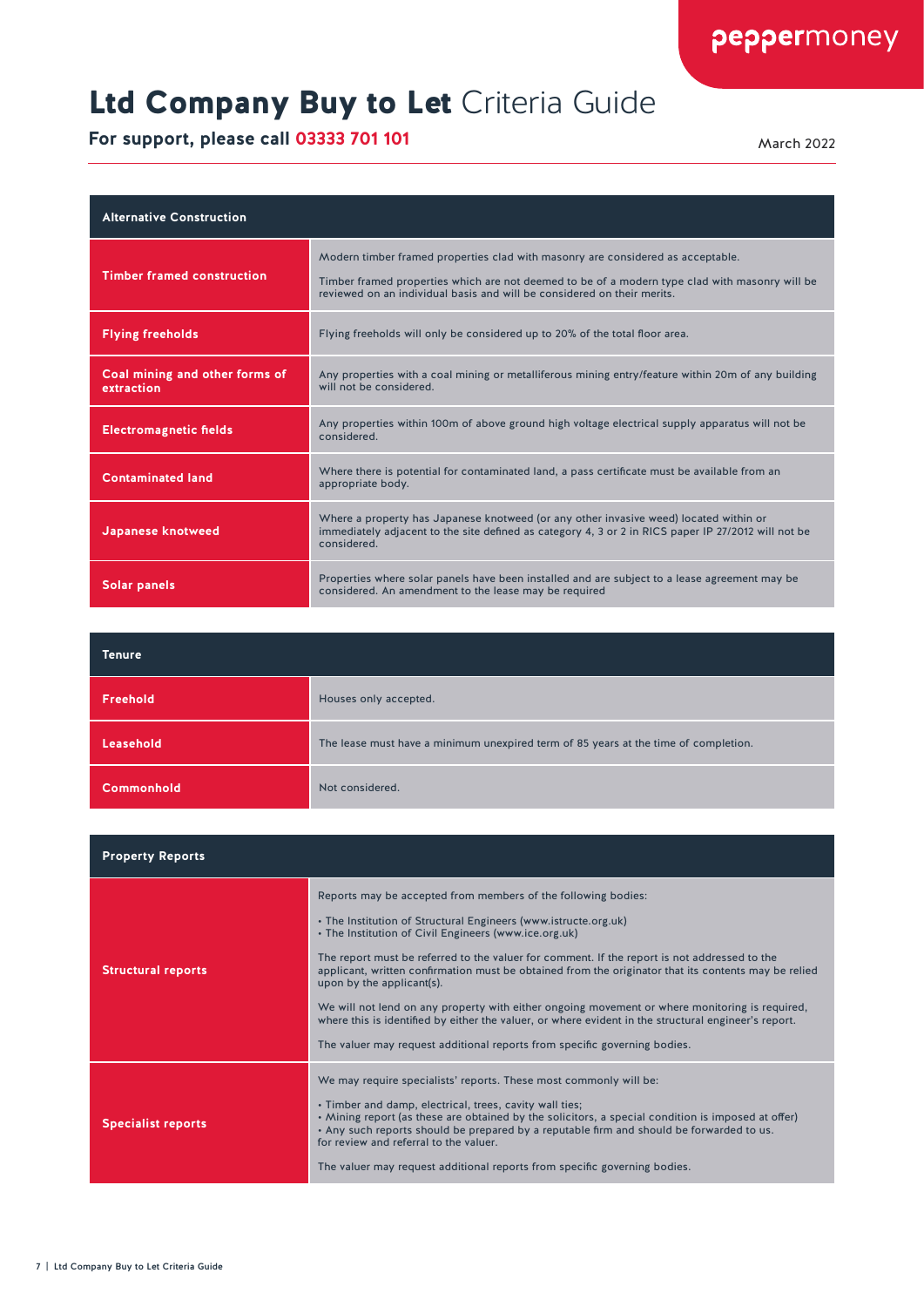## Ltd Company Buy to Let Criteria Guide

| <b>Unacceptable Property</b> |                                                                                                                                                                                                                                                                                                                                                                                                                                                                                                                                                                                                                                                                                                                                                                                                                                                                                                                                                                                                                                                                                                              |
|------------------------------|--------------------------------------------------------------------------------------------------------------------------------------------------------------------------------------------------------------------------------------------------------------------------------------------------------------------------------------------------------------------------------------------------------------------------------------------------------------------------------------------------------------------------------------------------------------------------------------------------------------------------------------------------------------------------------------------------------------------------------------------------------------------------------------------------------------------------------------------------------------------------------------------------------------------------------------------------------------------------------------------------------------------------------------------------------------------------------------------------------------|
| General                      | • New build properties without suitable warranty<br>• Properties suffering on-going structural movement or insurance claims<br>• Grade I & grade II* listed properties<br>• Back to back/cluster homes<br>• Properties located within 20m of a mine entry/feature<br>• Properties within 100m of above ground high voltage electrical supply apparatus (excluding small<br>substations)<br>• Properties subject to compulsory purchase orders<br>• Large flying freeholds (greater than 20% of floor area)<br>. Japanese knotweed located within or immediately adjacent to the site, defined as category 4, 3 or 2<br>in RICS paper IP 27/2012<br>• Properties without an internal WC, bathroom or kitchen<br>• Properties subject to any onerous occupancy restrictions, including agricultural<br>• Shared ownership/shared equity schemes (only acceptable if applicant will own 100% of the<br>interest on completion)<br>• Properties subject to enforcement notices<br>• Crofting properties/land<br>• Self-build properties<br>• Properties with a commercial element<br>• Non-standard construction |
| <b>Flats/Maisonettes</b>     | • Flats in Local Authority or ex Local Authority owned blocks<br>• New build flats/maisonettes<br>• Flats with a gross external floor area less than 35m2<br>• Flats above commercial premises<br>• Studio flats<br>• Freehold flats<br>• Balcony access                                                                                                                                                                                                                                                                                                                                                                                                                                                                                                                                                                                                                                                                                                                                                                                                                                                     |
| Non-standard<br>construction | • Pre-cast reinforced concrete (PRC)<br>• Cast-in-Situ concrete<br>• Metal framed construction<br>• Single skin<br>• Large panel systems (LPS)<br>• Modern methods of construction (MMC)                                                                                                                                                                                                                                                                                                                                                                                                                                                                                                                                                                                                                                                                                                                                                                                                                                                                                                                     |
| <b>Flooding</b>              | Properties at significant risk of flooding or that cannot be suitably insured will not be considered.                                                                                                                                                                                                                                                                                                                                                                                                                                                                                                                                                                                                                                                                                                                                                                                                                                                                                                                                                                                                        |
| <b>Restrictive covenants</b> | We are unable to consider any property with a restricted occupancy clause within the planning<br>permission. For example, it can only be occupied for a maximum of 11 months in any one year.<br>Similarly, property that can only be used for retirement or sheltered accommodation is not accepted.<br>This is the same for any property where a planning restriction (e.g. agricultural restriction) effectively<br>limits a property's appeal on the open market.<br>Please note: for new builds we do consider Section 106 planning obligations.<br>We are unable to consider properties within a pre-emption period.                                                                                                                                                                                                                                                                                                                                                                                                                                                                                   |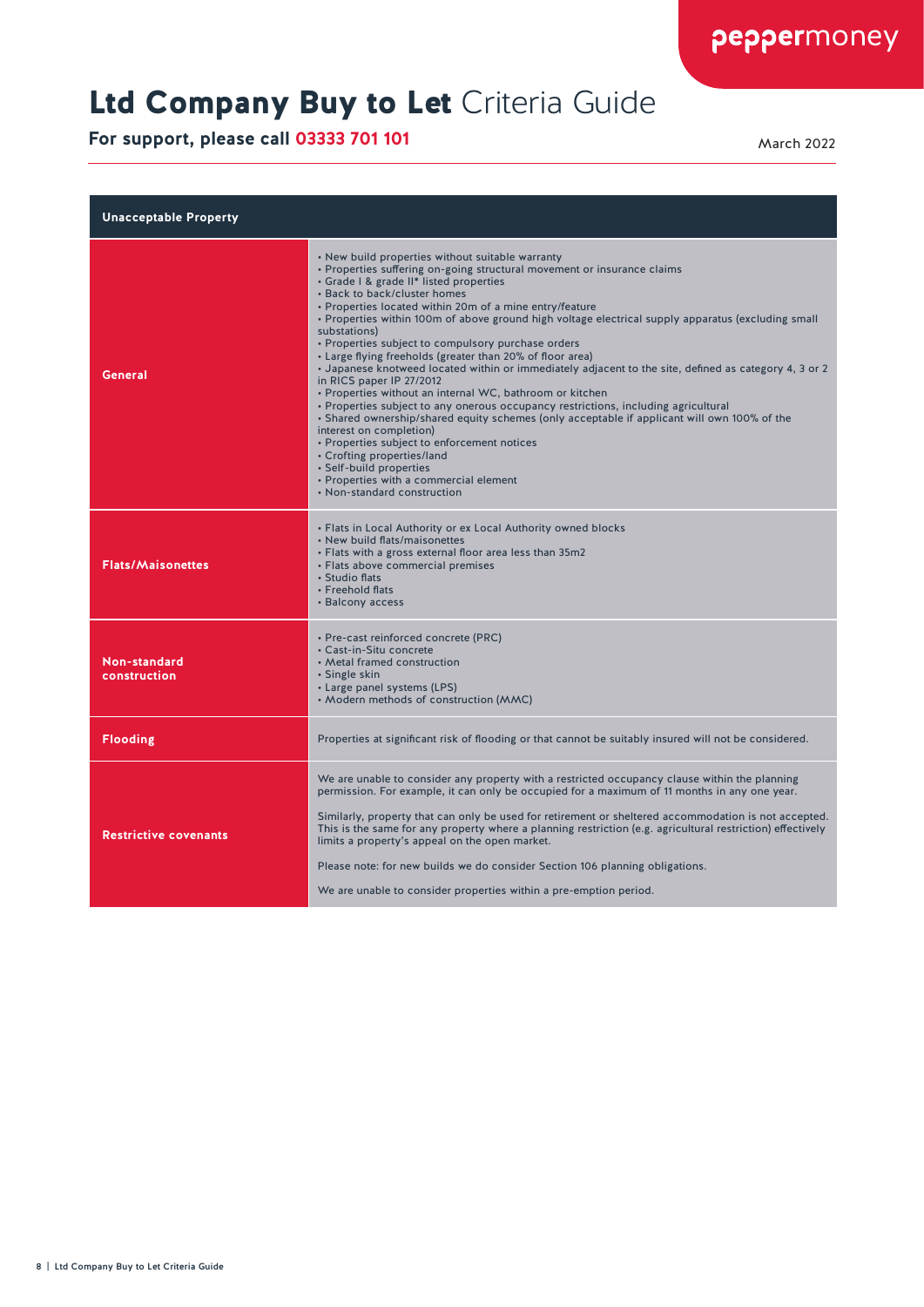## Ltd Company Buy to Let Criteria Guide

**For support, please call 03333 701 101** March 2022

peppermoney

#### Documentation

| <b>Application Requirements</b>                     |                                                                                                                                                                                                                                                                                                                                                                                                                                                                                                                                                                                           |  |
|-----------------------------------------------------|-------------------------------------------------------------------------------------------------------------------------------------------------------------------------------------------------------------------------------------------------------------------------------------------------------------------------------------------------------------------------------------------------------------------------------------------------------------------------------------------------------------------------------------------------------------------------------------------|--|
| <b>Full mortgage application</b>                    | Original fully signed and dated declaration.<br>Signed and dated direct debit mandate.                                                                                                                                                                                                                                                                                                                                                                                                                                                                                                    |  |
| <b>Proof of deposit (purchase)</b>                  | Applicants bank statements.                                                                                                                                                                                                                                                                                                                                                                                                                                                                                                                                                               |  |
| Use of funds (remortgage with a<br>further advance) | Breakdown of use of funds, after any debts have been discharged.<br>Account details and balance of any debts to be repaid.                                                                                                                                                                                                                                                                                                                                                                                                                                                                |  |
| <b>Proof of address &amp; identification</b>        | 1. Any 2 documents from Table 1 or<br>2. 1 document from each table<br>Table 1<br>Table 2<br>• Valid (old style) full UK driving licence<br>• Valid passport<br>• Recent evidence of benefit entitlement<br>• Valid photo card driving licence<br>(full or provisional)<br>• Instrument of a court appointment<br>• National identity card<br>• Current council tax demand letter or<br>• Firearms certificate or shotgun licence<br>statement<br>• Identity card issued by the Electoral<br>• Non internet generated bank statements<br>Office for Northern Ireland<br>and utility bills |  |
| <b>Proof of Visa</b>                                | <b>Visa Types Acceptable:</b><br>• Visa Types Acceptable:<br>• EU Settlement Scheme (EUSS) - Pre-Settled Status<br>• EU Settlement Scheme (EUSS) - Settled Status<br>· Indefinite leave to remain<br>• Leave to Remain<br>• Family Visa<br>• Skilled worker visa<br>• UK Ancestry Visa<br>• Health and Care Worker visa<br>• British National (Overseas) visa<br>• Intra company transfer visa<br>Visa's must have a minimum 12 months validity                                                                                                                                           |  |
| Proof of income - employed                          | <b>Paid monthly</b> - Latest 2 consecutive months<br>Paid weekly - Latest 6 consecutive weeks                                                                                                                                                                                                                                                                                                                                                                                                                                                                                             |  |
| Proof of income - self-employed                     | Sole Trader - Minimum 1 year's accounts or SA302s with 3 months' business bank statements<br><b>Company Director</b> - Minimum 1 year's accounts with 3 months' business bank statements                                                                                                                                                                                                                                                                                                                                                                                                  |  |
| <b>Other sources of income</b>                      | <b>State Pension</b> - Latest annual statement of pension/due on retirement<br><b>Pension Credits - Latest Pension Credit Award Notice</b><br>Private Pension - Latest annual statement of pension/due on retirement or<br>Latest payslip from pension provider or<br>Latest letter from pension provider confirming pension due on retirement                                                                                                                                                                                                                                            |  |
| <b>Rental/mortgage history</b>                      | Tenancy Agreement with 12 months bank statements confirming rental payments<br>Last 3 years mortgage statement                                                                                                                                                                                                                                                                                                                                                                                                                                                                            |  |